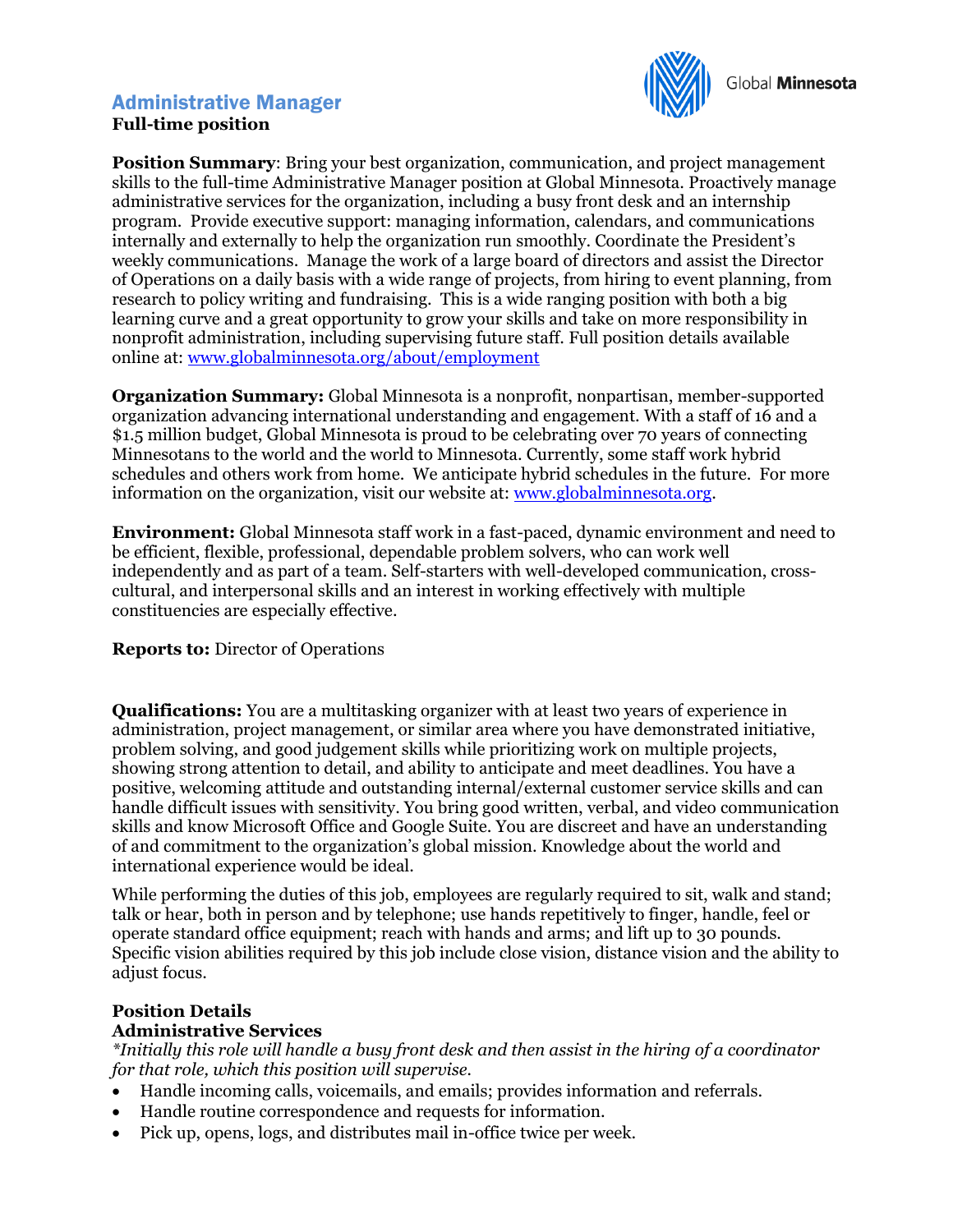- Manage supplies based on budget.
- Support the accounting function by tracking incoming funds on cash receipts journal, managing petty cash, assisting with month end close, including postage allocation, etc.
- Organize and maintain office and central systems organizational files and archives, procedures/policies; organizational handbook(s) describing policies and procedures, including front desk procedures; facility and non-computer equipment.
- Proactively assess administrative needs; solve problems as they arise; lead or assist with organization wide projects such as mailings, volunteer projects, etc.
- Take program registrations, book orders, memberships, payments, etc. from the public.
- Coordinate books sales, shipping and communication.
- Promote Global Minnesota membership, events in communication with the public.
- Assist with and stay up to date on programs, fundraising and marketing projects.

## **Coordinate Board of Directors**

• Coordinate board and committee meetings, including calendars, invitations and attendance; logistics (both in-person and virtual), agendas, meeting materials, and minutes. Draft board communication and responds to information requests. Organize annual board information, such as contact lists, committee assignments, letterhead, conflict of interest forms, etc. Plan board orientations and coordinate the processes for incoming and outgoing board members. Provide support to board committees and assist with board events. Attend board and committee meetings.

### **Executive Support**

- Manage the President's bi-weekly communication, including proofing and editing; draft correspondence; communicate with internal and external audiences on behalf of the President. Create Power Points and other materials as needed. Provide support for the President when moderating programs, including onsite support for events.
- Assist the Director of Operations on a daily basis with projects related to current priorities. May include coordination of hiring process, research in a wide variety of areas; planning events and activities; drafting letters, summaries, reports, and marketing language; organizing files, office processes and office management; major gifts fundraising and other fundraising; contacting vendors; editing documents, scheduling meetings and sending reminders; coordinating expense and other reports; managing one-time projects, etc.
- Coordinate organizational dashboard and statistics.

### **Facility Management**

- Manage Global Minnesota's facility coordinates cleaning/University services; arranges for keys, security codes, parking lot, U cards, etc. Interacts with the University to solve problems and schedule repairs, etc.
- Manage the organization's equipment.
- Assist with security system and safety/emergency procedures.

# **Organizational Support**

- This position works in partnership with all staff to ensure a smoothly functioning organization.
- May assist with or serve as backup for program related needs, such as writing/formatting the Friday "Global Connect" newsletter, coordinating outreach and follow up with promotional partners for various large events, editing video, or creating social media posts.
- Serve as a backup to other staff across the organization when out of the office.
- Participate in staff meetings, events, programs, board functions, fundraisers and more on a regular basis to ensure understanding and support for the organization. Assist with other programs and duties as directed by supervisor.